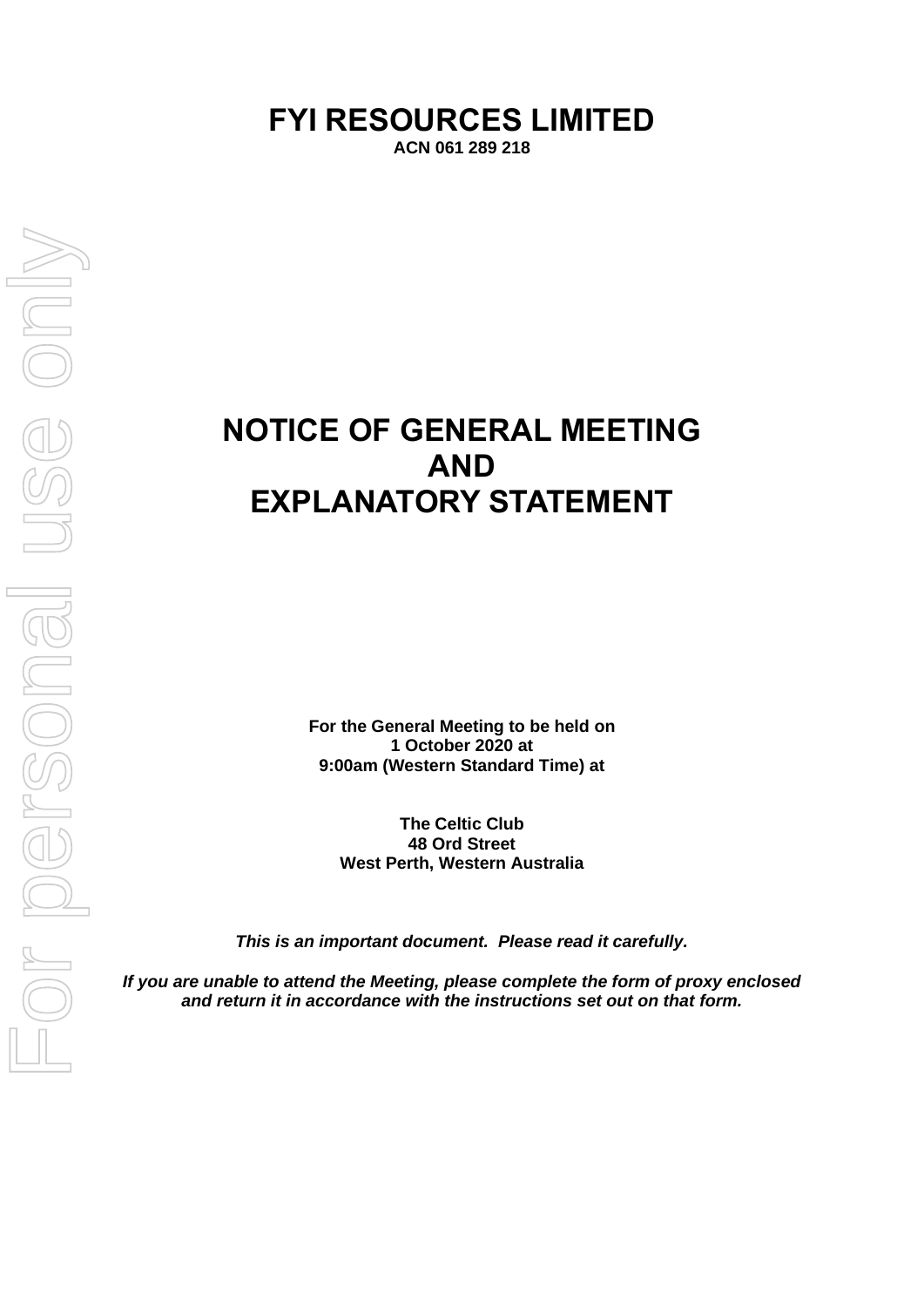#### **TIME AND PLACE OF GENERAL MEETING AND HOW TO VOTE**

#### **Venue**

The General Meeting of FYI Resources Limited will be held at:

| The Celtic Club | Commencing                        |
|-----------------|-----------------------------------|
| 48 Ord Street   | at 9:00am (Western Standard Time) |
| West Perth      | on Thursday                       |
| <b>WA 6005</b>  | 1 October 2020.                   |
|                 |                                   |

#### **How to Vote**

You may vote by attending the Meeting in person, by proxy or authorised representative.

#### **Voting in Person**

To vote in person, attend the Meeting on the date and at the place set out above. The Meeting will commence at 9:00am (Western Standard Time).

#### **Voting by Proxy**

 $\pi$  vote by proxy, please complete and sign the proxy form enclosed with this Notice as soon as possible and either deliver the proxy form by post, in person, by facsimile or by email in accordance with instructions on the proxy form. You may also submit your proxy vote online in accordance with instructions on the proxy form.

Your proxy form must be received not later than 48 hours before the commencement of the Meeting.

#### **Voting and Proxies**

1. A Shareholder of the Company entitled to attend and vote is entitled to appoint not more than two proxies. Where more than one proxy is appointed, each proxy must be appointed to represent a specified proportion of the Shareholder's voting rights. If the Shareholder appoints two proxies and the appointment does not specify this proportion, each proxy may exercise half of the votes. A proxy need not be a Shareholder of the Company.

specified proportion of the Shareholder's voting rights. If the Shareholder appoints two proxies and the<br>not be a Shareholder of the Company.<br>The company need not disregard a vote if it is cast by the person who<br>is entitle is entitled to vote in accordance with the directions on the proxy form or it is cast by the person chairing the Meeting as proxy for a person who is entitled to vote, in accordance with a direction on the proxy form to vote as the proxy decides.

The Chairman of the Meeting will vote undirected proxies in favour of all Resolutions.

4. In accordance with Regulation 7.11.37 of the Corporations Act, the Directors have set a date to determine the identity of those entitled to attend and vote at the Meeting. The date is 29 September 2020 at 5:00pm (Western Standard Time).

5. A proxy form is attached. If required it should be completed, signed and returned to the Company's registered office in accordance with the instructions on that form.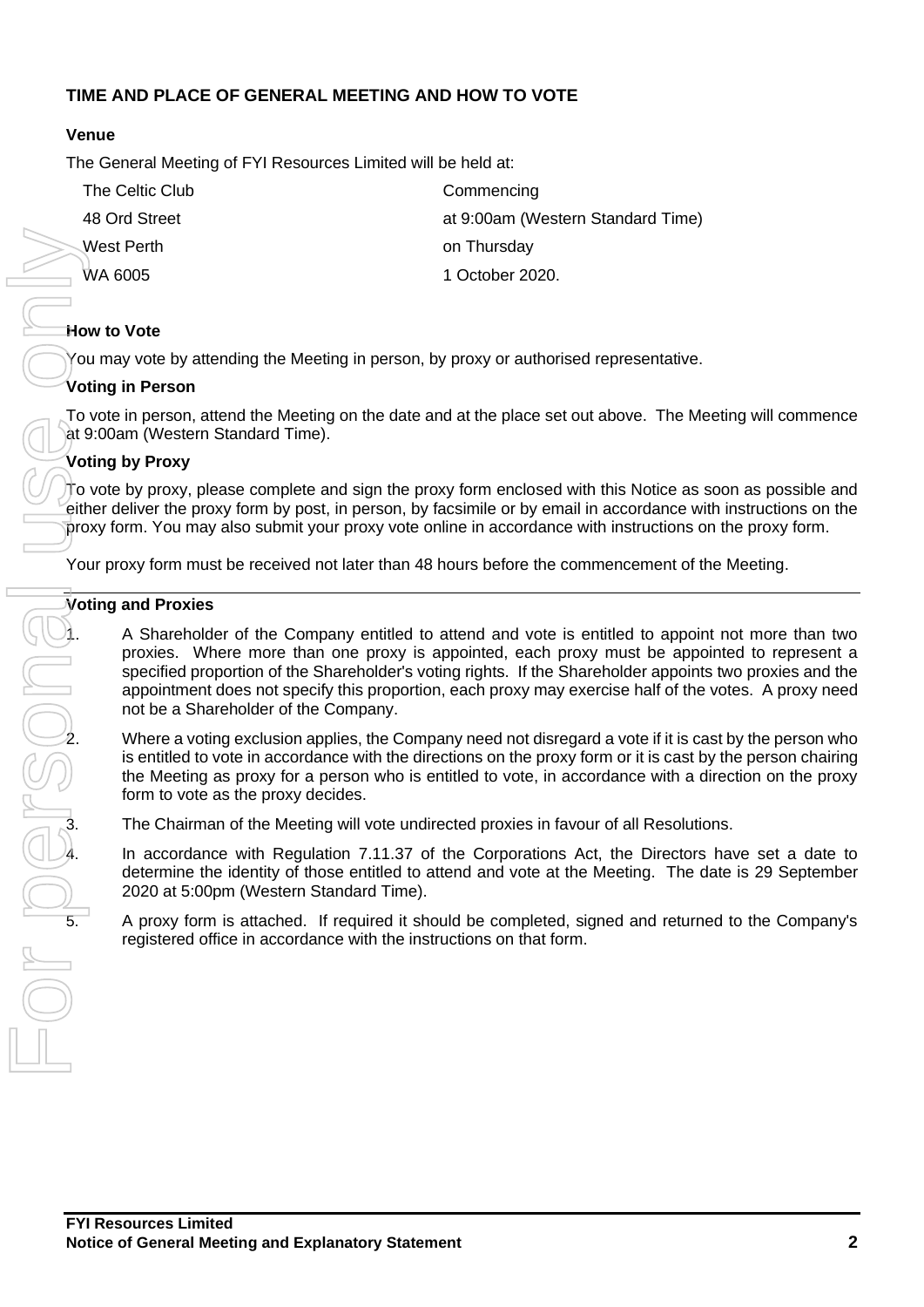#### **FYI RESOURCES LIMITED ACN 061 289 218**

## **NOTICE OF GENERAL MEETING**

Notice is hereby given that the General Meeting of the Shareholders of FYI Resources Limited will be held at The Celtic Club, 48 Ord Street, West Perth, Western Australia on Thursday, 1 October 2020 at 9:00am (WST) for the purpose of transacting the following business.

The attached Explanatory Statement is provided to supply Shareholders with information to enable Shareholders to make an informed decision regarding the Resolutions set out in this Notice. The Explanatory Statement is to be read in conjunction with this Notice.

#### **AGENDA**

#### **Resolution 1 – Ratification of Issue of Shares to Service Providers under Listing Rule 7.1**

To consider and, if thought fit, to pass, with or without amendment, the following resolution as an **ordinary resolution**:

"*That, the issue of 8,323,335 Shares to the Service Providers under Listing Rule 7.1 is approved under and for the purposes of Listing Rule 7.4 and for all other purposes, on the terms and conditions set out in the Explanatory Statement."*

#### **Voting Exclusion**

The Company will disregard any votes cast in favour of the Resolution by or on behalf of the Service Providers, a person who participated in the issue or an associate of those persons. However, the Company will not disregard a vote cast in favour of the Resolution by:

(a) a person as proxy or attorney for a person who is entitled to vote on the Resolution, in accordance with directions given to the proxy or attorney to vote on the Resolution in that way; or

the Chair of the Meeting as proxy or attorney for a person who is entitled to vote on the Resolution, in accordance with a direction given to the Chair to vote on the Resolution as the Chair decides; or

a holder acting solely in a nominee, trustee, custodial or other fiduciary capacity on behalf of a beneficiary provided the following conditions are met:

- (i) the beneficiary provides written confirmation to the holder that the beneficiary is not excluded from voting, and is not an associate of a person excluded from voting, on the Resolution; and
- (ii) the holder votes on the Resolution in accordance with directions given by the beneficiary to the holder to vote in that way.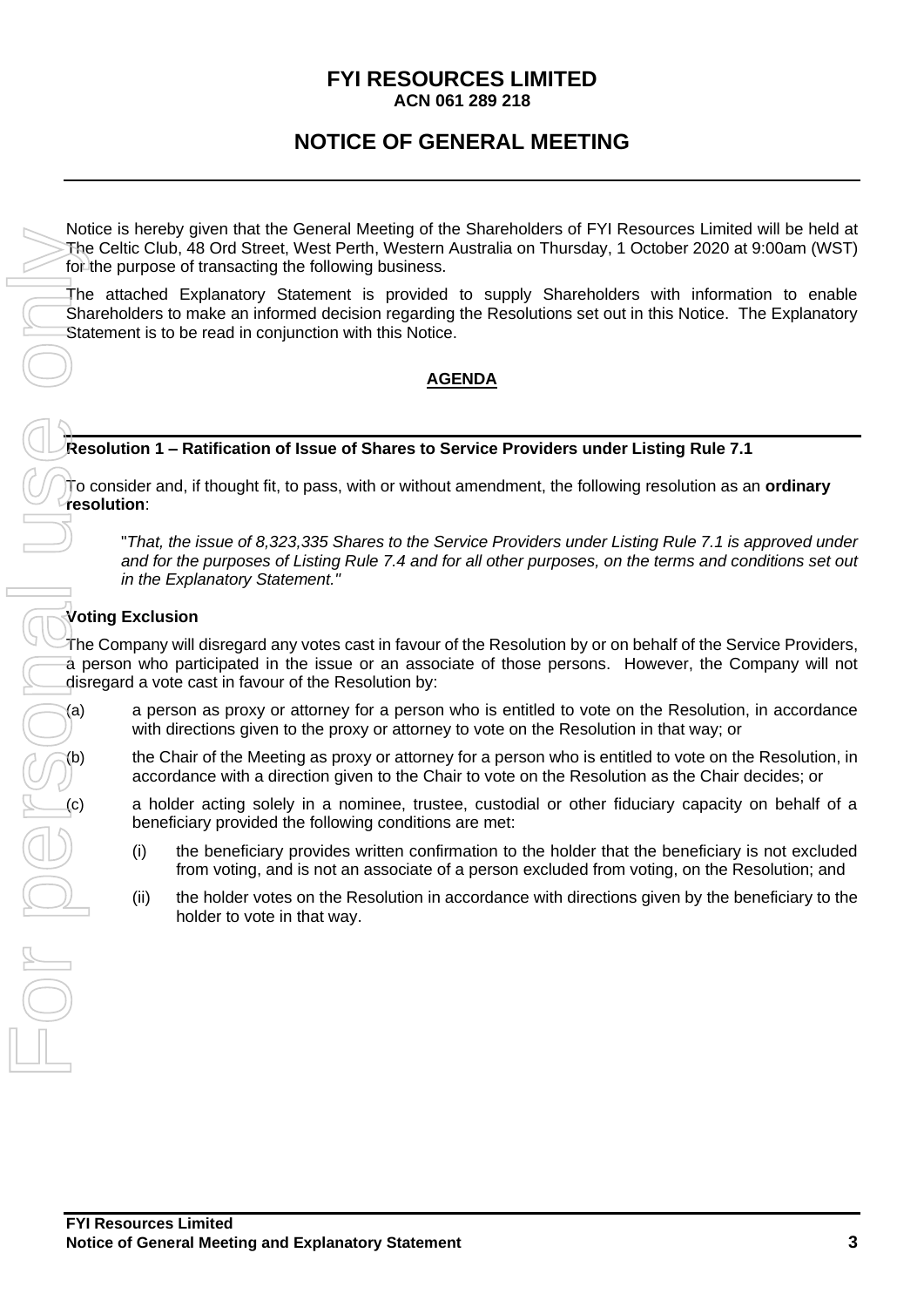#### **Resolution 2 – Ratification of the First Tranche of August 2020 Placement of Shares under Listing Rule 7.1**

To consider and, if thought fit, to pass, with or without amendment, the following resolution as an **ordinary resolution**:

"*That, the issue of 466,666 Shares as part of a first tranche of the August 2020 placement under Listing Rule 7.1 is approved under and for the purposes of Listing Rule 7.4 and for all other purposes, on the terms and conditions set out in the Explanatory Statement."*

#### **Voting Exclusion**

The Company will disregard any votes cast in favour of the Resolution by or on behalf of a person who participated in the issue or an associate of those persons. However, the Company will not disregard a vote cast in favour of the Resolution by:

- (a) a person as proxy or attorney for a person who is entitled to vote on the Resolution, in accordance with directions given to the proxy or attorney to vote on the Resolution in that way; or
- (b) the Chair of the Meeting as proxy or attorney for a person who is entitled to vote on the Resolution, in accordance with a direction given to the Chair to vote on the Resolution as the Chair decides; or

a holder acting solely in a nominee, trustee, custodial or other fiduciary capacity on behalf of a beneficiary provided the following conditions are met:

- (i) the beneficiary provides written confirmation to the holder that the beneficiary is not excluded from voting, and is not an associate of a person excluded from voting, on the Resolution; and
- (ii) the holder votes on the Resolution in accordance with directions given by the beneficiary to the holder to vote in that way.

#### **Resolution 3 – Ratification of the First Tranche of August 2020 Placement of Shares under Listing Rule 7.1A**

To consider and, if thought fit, to pass, with or without amendment, the following resolution as an **ordinary resolution**:

"*That, the issue of 21,200,000 Shares as part of a first tranche of the August 2020 Placement under Listing Rule 7.1A is approved under and for the purposes of Listing Rule 7.4 and for all other purposes, on the terms and conditions set out in the Explanatory Statement."*

#### **Voting Exclusion**

The Company will disregard any votes cast in favour of the Resolution by or on behalf of a person who participated in the issue or an associate of those persons. However, the Company will not disregard a vote cast in favour of the Resolution by:

- (a) a person as proxy or attorney for a person who is entitled to vote on the Resolution, in accordance with directions given to the proxy or attorney to vote on the Resolution in that way; or
- (b) the Chair of the Meeting as proxy or attorney for a person who is entitled to vote on the Resolution, in accordance with a direction given to the Chair to vote on the Resolution as the Chair decides; or

a holder acting solely in a nominee, trustee, custodial or other fiduciary capacity on behalf of a beneficiary provided the following conditions are met:

- (i) the beneficiary provides written confirmation to the holder that the beneficiary is not excluded from voting, and is not an associate of a person excluded from voting, on the Resolution; and
- (ii) the holder votes on the Resolution in accordance with directions given by the beneficiary to the holder to vote in that way.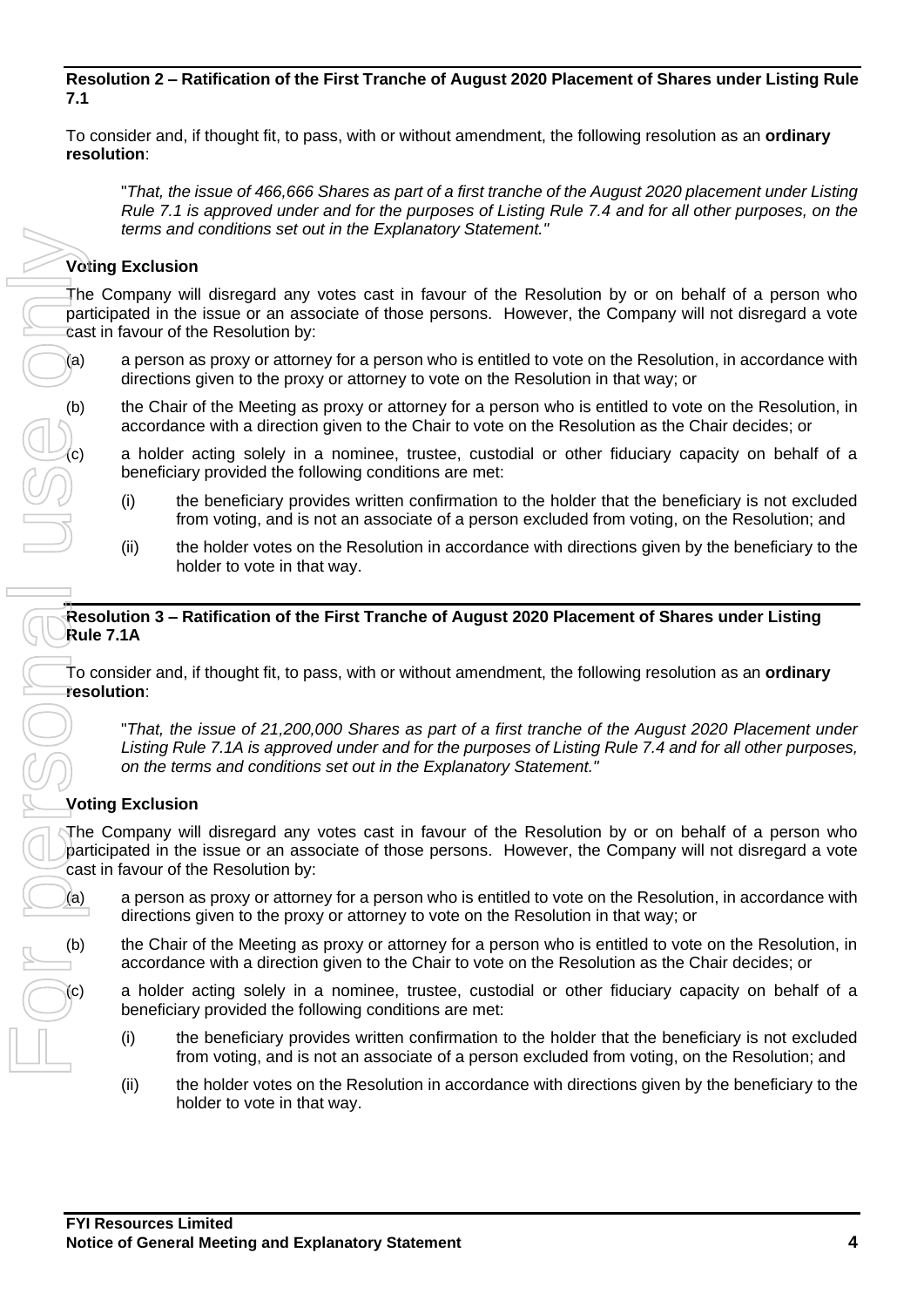#### **Resolution 4 – Approval to Issue Shares for the Second Tranche of August 2020 Placement**

To consider and, if thought fit, to pass, with or without amendment, the following resolution as an **ordinary resolution**:

"*That, the issue of up to 23,333,334 Shares as the second tranche of the August 2020 Placement is approved under and for the purposes of Listing Rule 7.1 and for all other purposes, on the terms and conditions set out in the Explanatory Statement."*

#### **Voting Exclusion**

The Company will disregard any votes cast in favour of the Resolution by or on behalf of a person who is expected to participate in, or who will obtain a material benefit as a result of, the proposed issue (except a benefit solely by reason of being a holder of ordinary securities in the entity) or an associate of those persons. However, the Company will not disregard a vote cast in favour of the Resolution by:

- (a) a person as proxy or attorney for a person who is entitled to vote on the Resolution, in accordance with directions given to the proxy or attorney to vote on the Resolution in that way; or
- (b) the Chair of the Meeting as proxy or attorney for a person who is entitled to vote on the Resolution, in accordance with a direction given to the Chair to vote on the Resolution as the Chair decides; or

a holder acting solely in a nominee, trustee, custodial or other fiduciary capacity on behalf of a beneficiary provided the following conditions are met:

- (i) the beneficiary provides written confirmation to the holder that the beneficiary is not excluded from voting, and is not an associate of a person excluded from voting, on the Resolution; and
- (ii) the holder votes on the Resolution in accordance with directions given by the beneficiary to the holder to vote in that way.

#### **Resolution 5 – Ratification of Prior Issue of Options to GEM Global Nominee**

To consider and, if thought fit, to pass, with or without amendment, the following resolution as an **ordinary resolution**:

"*That, the issue of 23,000,000 Options to the nominee of GEM Global Yield LLC SCS under Listing Rule 7.1 is approved under and for the purposes of Listing Rule 7.4 and for all other purposes, on the terms and conditions set out in the Explanatory Statement."*

#### **Voting Exclusion**

The Company will disregard any votes cast in favour of the Resolution by or on behalf of GEM Global Yield LLC SCS or its nominees or an associate of those persons. However, the Company will not disregard a vote cast in favour of the Resolution by:

- (a) a person as proxy or attorney for a person who is entitled to vote on the Resolution, in accordance with directions given to the proxy or attorney to vote on the Resolution in that way; or
- (b) the Chair of the Meeting as proxy or attorney for a person who is entitled to vote on the Resolution, in accordance with a direction given to the Chair to vote on the Resolution as the Chair decides; or
	- a holder acting solely in a nominee, trustee, custodial or other fiduciary capacity on behalf of a beneficiary provided the following conditions are met:
		- (i) the beneficiary provides written confirmation to the holder that the beneficiary is not excluded from voting, and is not an associate of a person excluded from voting, on the Resolution; and
		- (ii) the holder votes on the Resolution in accordance with directions given by the beneficiary to the holder to vote in that way.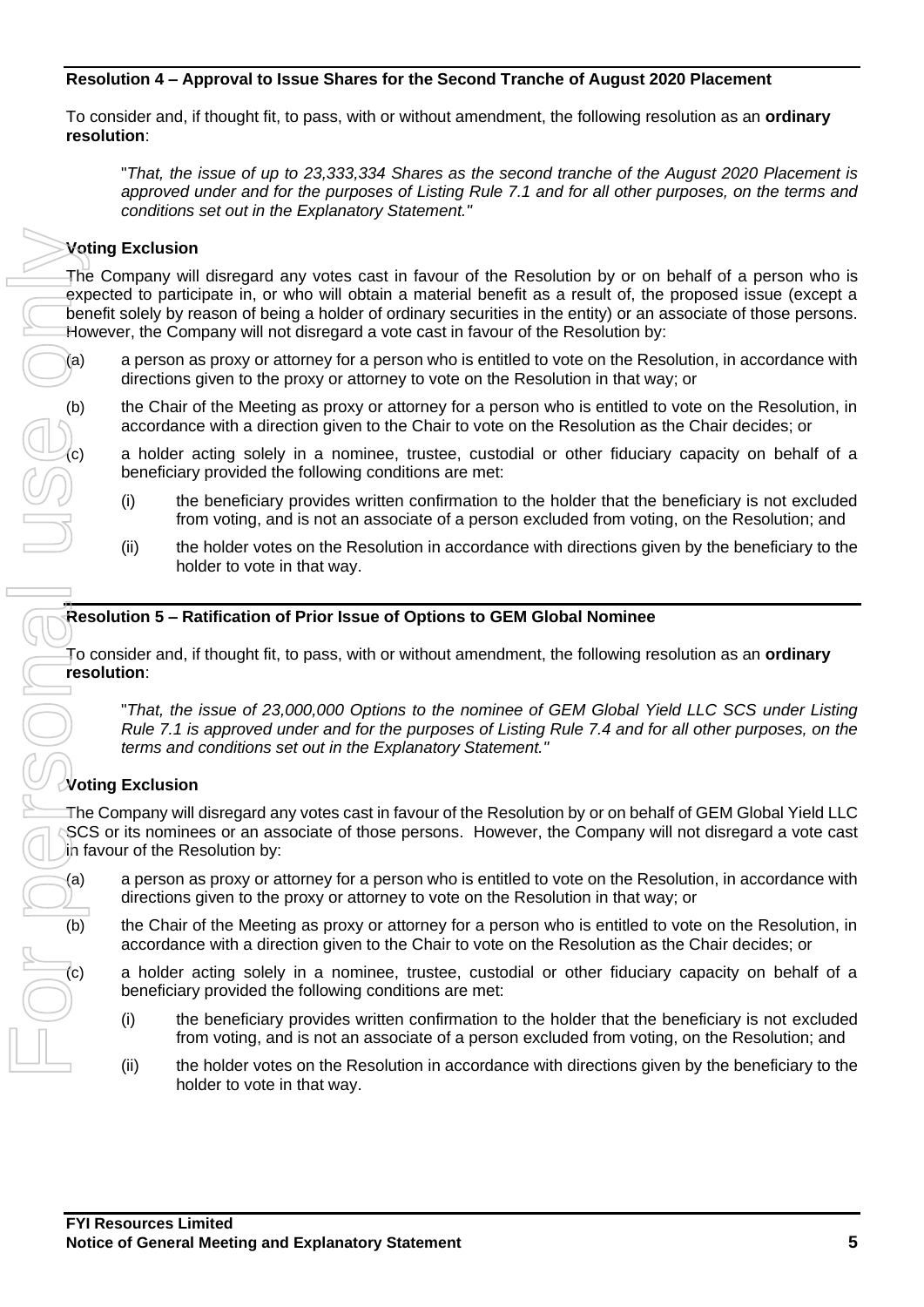#### **Resolution 6 – Approval of Issue of Options to GEM Global**

To consider and, if thought fit, to pass, with or without amendment, the following resolution as an **ordinary resolution**:

"*That, the issue of up to 23,700,000 Options to GEM Global Yield LLC SCS and/or its nominees is approved under and for the purposes of Listing Rule 7.1 and for all other purposes, on the terms and conditions set out in the Explanatory Statement."*

#### **Voting Exclusion**

The Company will disregard any votes cast in favour of the Resolution by or on behalf of GEM Global Yield LLC SCS and/or its nominees, a person who is expected to participate in, or who will obtain a material benefit as a result of, the proposed issue (except a benefit solely by reason of being a holder of ordinary securities in the entity) or an associate of those persons. However, the Company will not disregard a vote cast in favour of the Resolution by:

(a) a person as proxy or attorney for a person who is entitled to vote on the Resolution, in accordance with directions given to the proxy or attorney to vote on the Resolution in that way; or

the Chair of the Meeting as proxy or attorney for a person who is entitled to vote on the Resolution, in accordance with a direction given to the Chair to vote on the Resolution as the Chair decides; or

a holder acting solely in a nominee, trustee, custodial or other fiduciary capacity on behalf of a beneficiary provided the following conditions are met:

- (i) the beneficiary provides written confirmation to the holder that the beneficiary is not excluded from voting, and is not an associate of a person excluded from voting, on the Resolution; and
- (ii) the holder votes on the Resolution in accordance with directions given by the beneficiary to the holder to vote in that way.

#### **By order of the Board**

Phillip MacLeod Company Secretary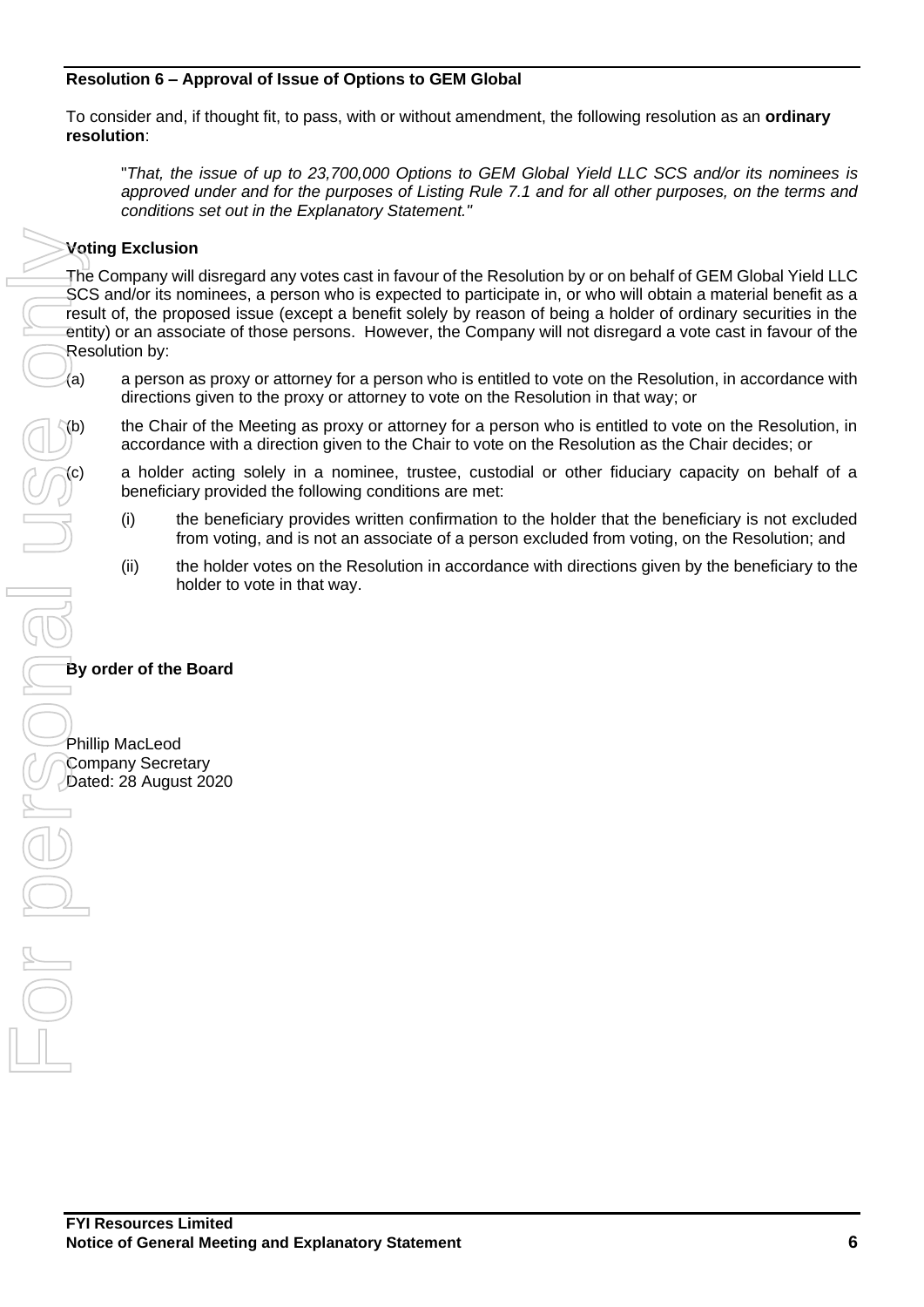#### **FYI RESOURCES LIMITED ACN 061 289 218**

## **EXPLANATORY STATEMENT**

This Explanatory Statement is intended to provide Shareholders with sufficient information to assess the merits of the Resolutions contained in this Notice.

The Directors recommend that Shareholders read this Explanatory Statement in full before making any decision in relation to the Resolutions.

#### **1. RESOLUTION 1 – RATIFICATION OF ISSUE OF SHARES TO SERVICE PROVIDERS UNDER LISTING RULE 7.1**

#### 1.1 **General**

On 12 June 2020, the Company announced to ASX the issue of 8,323,335 Shares at a deemed issue price of 5 cents per Share to the Service Providers to the Company in satisfaction of fees owing totalling \$416,167 for the provision of technical, product development and marketing, and investor relation services provided to the Company.

The table below identifies the Service Provider, the services provided, fees owing and the Shares issued in satisfaction of fees.

| Service Provider                                          | Services provided                                                                       | Fees Owing | Shares issued in<br>satisfaction of fees at a<br>deemed issue price of 5<br>cents per Share |
|-----------------------------------------------------------|-----------------------------------------------------------------------------------------|------------|---------------------------------------------------------------------------------------------|
| Independent<br><b>Metallurgical Operations</b><br>Pty Ltd | Metallurgical services and test<br>work for the HPA pilot plant and<br>DFS.             | \$200,000  | 4,000,000                                                                                   |
| <b>NWR Communications</b>                                 | Investor relations services and<br>advice                                               | \$52,000   | 1,040,000                                                                                   |
| <b>BlueMount Capital</b>                                  | Fee for services associated with<br>securing equity funding facility<br>with GEM Global | \$116,667  | 2,333,340                                                                                   |
| <b>GC Partners Limited</b>                                | HPA product marketing advice<br>and services                                            | \$15,313   | 306,263                                                                                     |
| Concordia Resources                                       | Reimbursement of accounting<br>and administration costs for Thai<br>subsidiaries        | \$32,187   | 643,732                                                                                     |
|                                                           |                                                                                         | \$416,167  | 8,323,335                                                                                   |

Broadly speaking, and subject to a number of exceptions, Listing Rule 7.1 limits the amount of equity securities that a listed company can issue without the approval of its shareholders over any 12-month period to 15% of the fully paid ordinary securities it had on issue at the start of that period.

The issue of Shares does not fit within any of these exceptions and, as it has not yet been approved by the Company's Shareholders, it effectively uses part of the 15% limit in Listing Rule 7.1, reducing the Company's capacity to issue further equity securities without Shareholder approval under Listing Rule 7.1 for the 12 month period following the issue date.

Listing Rule 7.4 allows the shareholders of a listed company to approve an issue of equity securities after it has been made or agreed to be made. If they do, the issue is taken to have been approved under Listing Rule 7.1 and so does not reduce the company's capacity to issue further equity securities without shareholder approval under the relevant rule.

The Company wishes to retain as much flexibility as possible to issue additional equity securities into the future without having to obtain Shareholder approval for such issues under Listing Rule 7.1.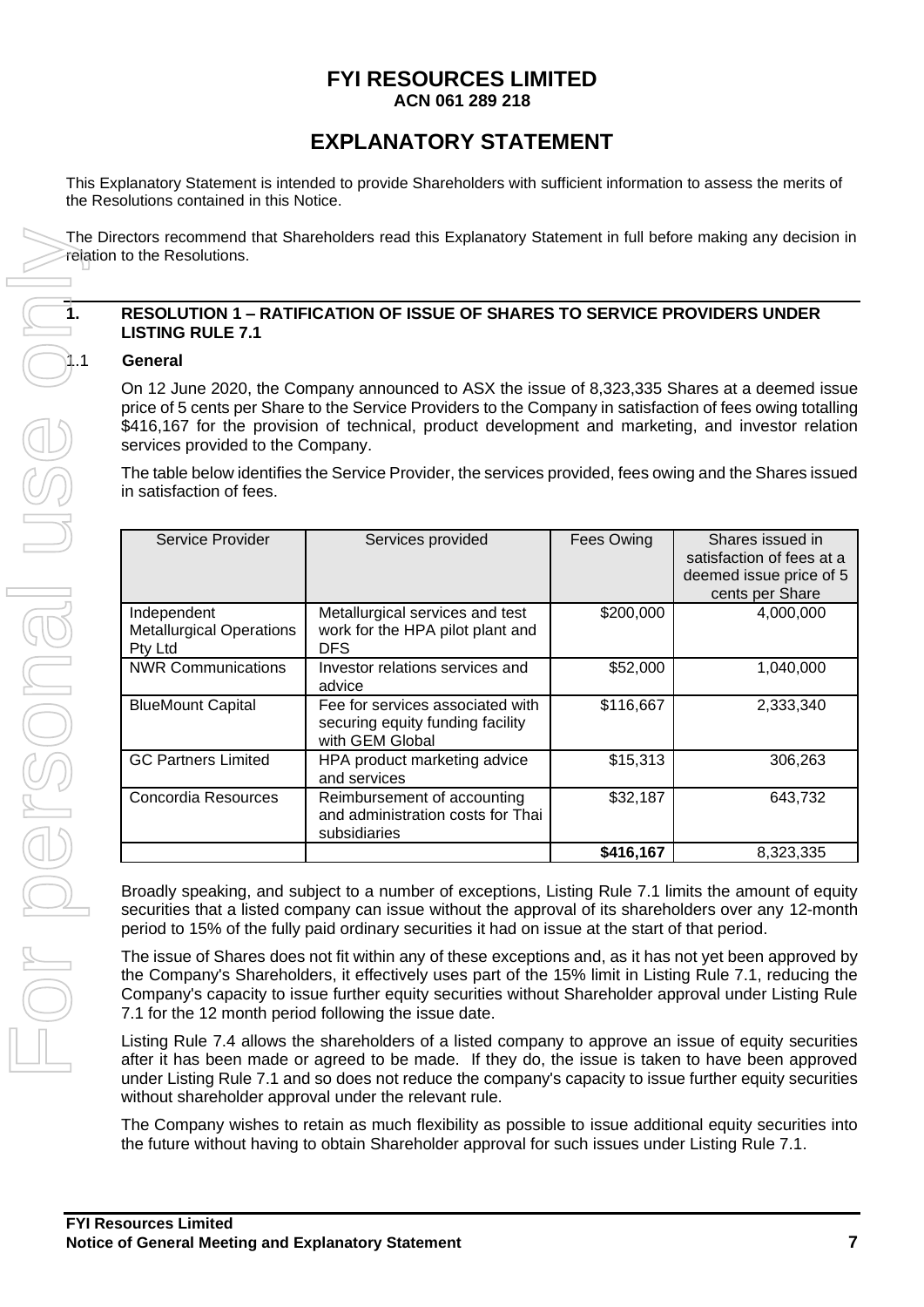To this end, this Resolution seeks Shareholder approval to the issue of the Shares under and for the purposes of Listing Rule 7.4.

If this Resolution is passed, the issue of Shares will be excluded in calculating the Company's 15% limit in Listing Rule 7.1, effectively increasing the number of equity securities it can issue without Shareholder approval over the 12 month period following the issue date.

If this Resolution is not passed, the issue of Shares will be included in calculating the Company's 15% limit in Listing Rule 7.1, effectively decreasing the number of equity securities it can issue without Shareholder approval over the 12 month period following the issue date.

Pursuant to and in accordance with Listing Rule 7.5, the following information is provided in relation to Resolution 1:

- (a) the Shares were issued to the Service Providers to the Company identified in the table above or their nominees. None of the subscribers is a related party of the Company;
- (b) the number of securities issued was 8,323,335 Shares;
- (c) the Shares were fully paid ordinary shares issued on the same terms and conditions as the Company's existing Shares on issue;
- (d) the Shares were issued on 15 June 2020;
- (e) the Shares were issued for no cash consideration at a deemed issue price of 5 cents per Share in satisfaction of fees owing totalling \$416,167;
- (f) the purpose of the issue was the Shares were consideration for the satisfaction of fees owing to a number of service providers to the Company for the services summarised in the table in Section 1.1 above. No funds were raised by the issue of the Shares;
- (g) the Shares were issued under a compromise agreement with each of the Service Providers where they agreed to be issued Shares at a deemed issue price of 5 cents per Share for accrued services. There are no other material terms; and
- (h) a voting exclusion statement is included in the Notice.

# **LISTING RULES 7.1 AND 7.1A – FIRST TRANCHE**

#### 2.1 **General**

**2.1 COLUTIONS 2** AND TO THE SURFACE THE SURFACE THE SURFACE THE SURFACE OF A CONDITIONS 2 AND 3 – **RATIFICATION OF AUGUST 2020 PLACEMENT OF SHARES –<br><b>2. RESOLUTIONS 2 AND 3 – RATIFICATION OF AUGUST 2020 PLACEMENT OF S** As announced on 13 August 2020, the Company is undertaking a capital raising of up to \$2.7 million through the issue of up to 45 million Shares at a price of 6 cents per Share (**August 2020 Placement**) to advance FYI's strategy to produce high purity alumina (HPA) (i.e. 99.99% purityAl<sub>2</sub>O<sub>3</sub>) from the Company's innovative and fully integrated HPA project in Western Australia, including additional HPA product marketing, ongoing test work and refinement of the production process, further trial production, as well as working capital and costs of the issue.

The August 2020 Placement is being undertaken in two tranches. The first tranche comprised of the issue of 21,666,666 Shares at the issue price of 6 cents per Share to raise \$1,300,000 (First Tranche). The Company undertook the First Tranche by relying on its placement capacity under Listing Rules 7.1 and 7.1A. Resolutions 2 and 3 seek Shareholder approval to ratify the issue under the First Tranche.

466,666 Shares were issued pursuant to the Company's capacity under Listing Rule 7.1 (being the subject of Resolution 2) and 21,200,000 Shares were issued pursuant to the Company's 7.1A capacity (being the subject of Resolution 3) which was approved by Shareholders at the annual general meeting held 29 November 2019.

The second tranche comprises the remaining 23,333,334 Shares to be issued under the August 2020 Placement (Second Tranche). The issue of the Second Tranche is subject to Shareholder approval under Resolution 4.

Broadly speaking, and subject to a number of exceptions, Listing Rule 7.1 limits the amount of equity securities that a listed company can issue without the approval of its shareholders over any 12-month period to 15% of the fully paid ordinary securities it had on issue at the start of that period.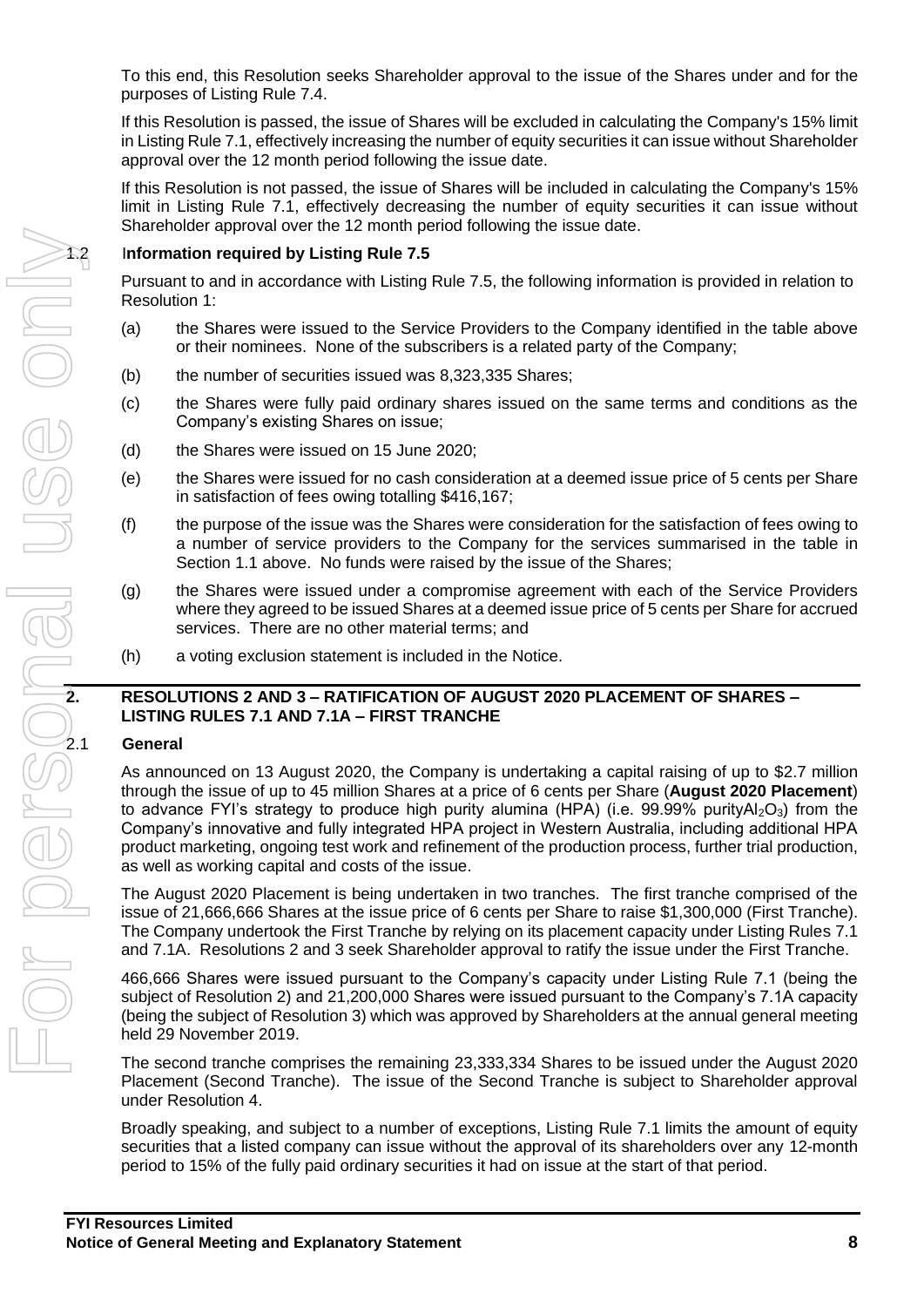Under Listing Rule 7.1A, however, an eligible entity can seek approval from its members, by way of a special resolution passed at its annual general meeting, to increase this 15% limit by an extra 10% to 25%.

An "*eligible entity*" means an entity which is not included in the S&P/ASX 300 Index and which has a market capitalisation of \$300 million or less. The Company is an eligible entity for these purposes and obtained approval at its 2019 annual general meeting to the additional 10% capacity under Listing Rule 7.1A.

The Company is therefore able to issue equity securities up to a combined 25% limit in Listing Rules 7.1 and 7.1A without any further Shareholder approval within the limits provided.

The Company undertook the First Tranche of the August 2020 Placement by relying on its placement capacity under Listing Rules 7.1 and 7.1A as this issue did not fall within any of the exceptions to Listing Rule 7.1.

Listing Rule 7.4 allows the shareholders of a listed company to approve an issue of equity securities after it has been made or agreed to be made. If they do, the issue is taken to have been approved under Listing Rule 7.1 or Listing Rule 7.1A (as the case may be) and so does not reduce the company's capacity to issue further equity securities without shareholder approval under the relevant rule.

The Company wishes to retain as much flexibility as possible to issue additional equity securities into the future without having to obtain Shareholder approval for such issues under Listing Rules 7.1 or 7.1A.

To this end, Resolutions 2 and 3 seek ratification pursuant to Listing Rule 7.4 for the issue of the Shares the subject of the First Tranche.

If Resolution 2 is passed, the 466,666 Shares will be excluded in calculating the Company's 15% limit in Listing Rule 7.1, effectively increasing the number of equity securities it can issue without Shareholder approval over the 12-month period following the issue date.

If Resolution 2 is not passed, the 466,666 Shares will be included in calculating the Company's 15% limit in Listing Rule 7.1, effectively decreasing the number of equity securities it can issue without Shareholder approval over the 12-month period following the issue date.

If Resolution 3 is passed, the 21,200,000 Shares will be excluded in calculating the Company's additional 10% capacity in Listing Rule 7.1A, effectively increasing the number of equity securities it can issue without Shareholder approval under Listing Rule 7.1A until 28 November 2020.

If Resolution 3 is not passed, the 21,200,000 Shares will be included in calculating the Company's additional 10% capacity in Listing Rule 7.1A, effectively decreasing the number of equity securities it can issue without Shareholder approval under Listing Rule 7.1A until 28 November 2020.

Pursuant to and in accordance with Listing Rule 7.5, the following information is provided in relation to Resolutions 2 and 3:

- (a) the Shares were issued to sophisticated investors exempt from or outside the disclosure requirements under Chapter 6D of the Corporations Act. None of the subscribers is a related party of the Company;
- (b) 21,666,666 Shares were issued, as part of the First Tranche, on the following basis:
	- (i) 466,666 Shares were issued pursuant to Listing Rule 7.1 (ratification of which is sought under Resolution 2); and
	- (ii) 21,200,000 Shares were issued pursuant to Listing Rule 7.1A (ratification of which is sought under Resolution 3);
- (c) the Shares were fully paid ordinary shares issued on the same terms and conditions as the Company's existing Shares on issue;
- (d) the Shares were issued on 20 August 2020;
- (e) the Shares were issued at a price of 6 cents per Share;
- (f) the purpose of the issue was to raise funds to be used as set out in Section 2.1 above;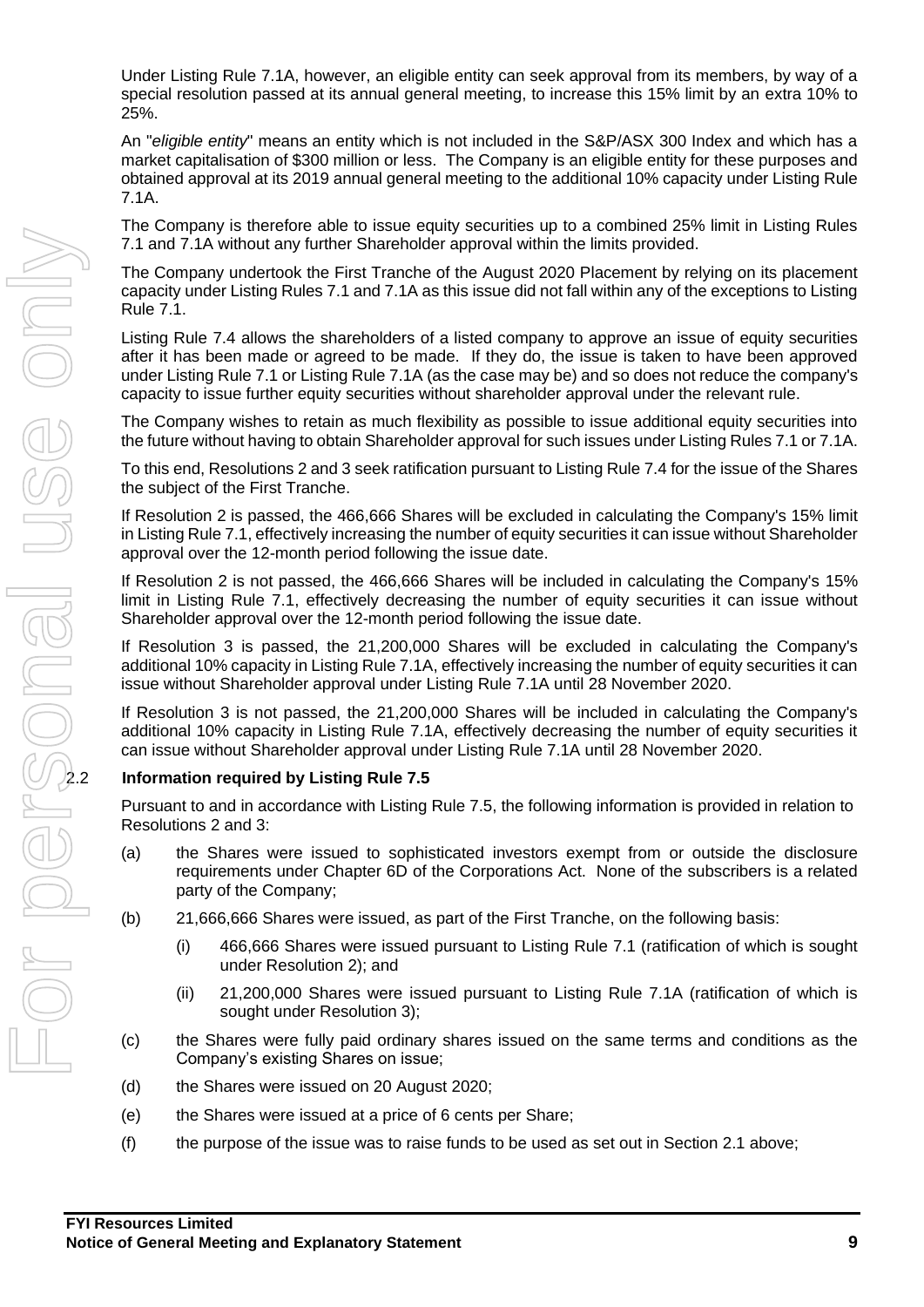- (g) the Shares were issued pursuant to the engagement of Foster Stockbroking as lead manager to a placement by which it was required to use its endeavours to raise moneys for the Company from sophisticated investors; and
- (h) a voting exclusion statement is included in the Notice.

#### **3. RESOLUTION 4 – APPROVAL TO ISSUE SHARES FOR THE SECOND TRANCHE OF AUGUST 2020 PLACEMENT**

#### 3.1 **General**

The Company is proposing to issue up to 23,333,334 Shares at an issue price of 6 cents per Share to raise up to \$1.4 million as the Second Tranche of the August 2020 Placement. The issue of these Shares is subject of this Resolution.

Broadly speaking, and subject to a number of exceptions, Listing Rule 7.1 limits the amount of equity securities that a listed company can issue without the approval of its shareholders over any 12-month period to 15% of the fully paid ordinary shares it had on issue at the start of that period.

The issue of the securities the subject of this Resolution does not fall within any of these exceptions and exceeds the 15% limit in Listing Rule 7.1. It therefore requires the approval of the Company's Shareholders under Listing Rule 7.1.

This Resolution seeks the required Shareholder approval to the issue of the 23,333,334 Shares under and for the purposes of Listing Rule 7.1.

If this Resolution is passed, the Company will be able to proceed with the issue. In addition, the issue will be excluded from the calculation of the number of equity securities that the Company can issue without Shareholder approval under Listing Rule 7.1.

If this Resolution is not passed, the Company will not be able to proceed with the issue and the Company will not be able to raise the sum of \$1,400,000 the subject of this Resolution.

Pursuant to and in accordance with Listing Rule 7.3, the following information is provided in relation to Resolution 4:

- (a) the Second Tranche Shares will be issued to sophisticated investors exempt from or outside the disclosure requirements under Chapter 6D of the Corporations Act. None of the subscribers will be a related party of the Company;
- (b) the number of Second Tranche Shares is up to 23,333,334. The Second Tranche Shares will be fully paid ordinary shares issued on the same terms and conditions as the Company's existing Shares on issue;
- (c) the Second Tranche Shares will be issued no later than 3 months after the date of the Meeting (or such later date to the extent permitted by any ASX waiver or modification of the Listing Rules);
- (d) the issue price of the Second Tranche Shares will be 6 cents per Share;
- (e) the purpose of the issue of the Second Tranche Shares was to raise funds to be used as set out in Section 2.1 above;
- (f) the securities are not being issued under a relevant agreement; and
- (g) a voting exclusion statement is included in the Notice.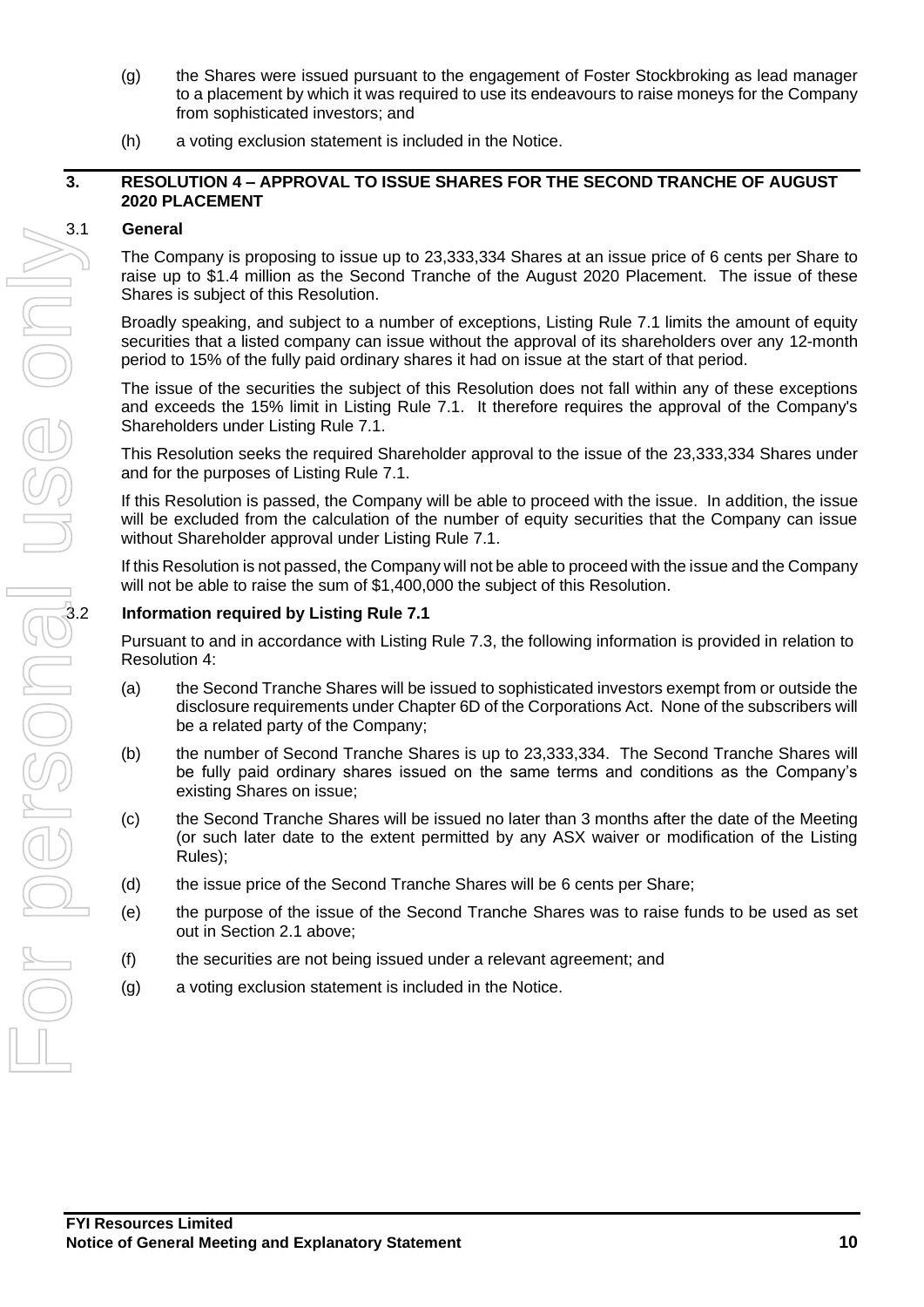#### **4. RESOLUTION 5 – RATIFICATION OF PRIOR ISSUE OF OPTIONS TO GEM GLOBAL NOMINEE**

#### 4.1 **General**

As announced on 11 March 2020, the Company entered into a capital commitment agreement with GEM Global Yield Fund LLC SCS (GEM Global) and GEM Yield Bahamas Ltd in respect to the provision of a capital commitment/equity funding facility of up to A\$80 million (GEM Agreement). The material terms of the GEM Agreement are set out in Schedule 2. Under the terms of the GEM Agreement, the Company agreed to issue to GEM Global (and/or its nominees) an aggregate of 46,700,000 Options in two tranches, each with an exercise price of 15 cents and an expiry date of 5 March 2024. The Options represent a fee to be paid in consideration of entering into the GEM Agreement.

The Company will issue 23,000,000 Options to GEM Global's nominee HSBC Custody Nominees (Australia) Limited on or about 31 August 2020 (Issue Date) pursuant to the Company's capacity under Listing Rule 7.1 (which is the subject of Resolution 5) and will issue a further 23,700,000 Options to GEM Global (and/or its nominees) with Shareholder approval (which is the subject of Resolution 6).

Information about Listing Rules 7.1 and 7.4 is set out above in Section 1.1.

The securities issued the subject of this Resolution 5 were issued within the Company's 15% capacity.

This Resolution seeks Shareholder approval to the issue of the 23,000,000 Options under and for the purposes of Listing Rule 7.4.

If this Resolution is passed, the Options will be excluded in calculating the Company's 15% limit in Listing Rule 7.1, effectively increasing the number of equity securities it can issue without Shareholder approval over the 12 month period following the Issue Date.

If this Resolution is not passed, the Options will be included in calculating the Company's 15% limit in Listing Rule 7.1, effectively decreasing the number of equity securities it can issue without Shareholder approval over the 12 month period following the Issue Date.

Pursuant to and in accordance with Listing Rule 7.5, the following information is provided in relation to this Resolution:

- (a) the securities will be issued to GEM Global or its nominees, which are not related parties of the Company;
- (b) the number of securities to be issued is 23,000,000 Options;
- (c) the Options will have an exercise price of 15 cents and an expiry date of 5 March 2024. The full terms of the Options are set out in Schedule 1 to the Notice;
- (d) the Options are likely to be issued on 31 August 2020 and in any event no later than 3 months from the date of the Meeting;
- (e) the Options were issued for nil cash consideration, as consideration for GEM Global entering into the GEM Agreement;
- (f) the purpose of the issue of the Options is they represent a fee in consideration of entering into the GEM Agreement. No funds will be raised by the issue of the Options;
- (g) the Options are being issued under the GEM Agreement. A summary of the material terms of the GEM Agreement is set out in Schedule 2; and
- (h) a voting exclusion statement is included in the Notice.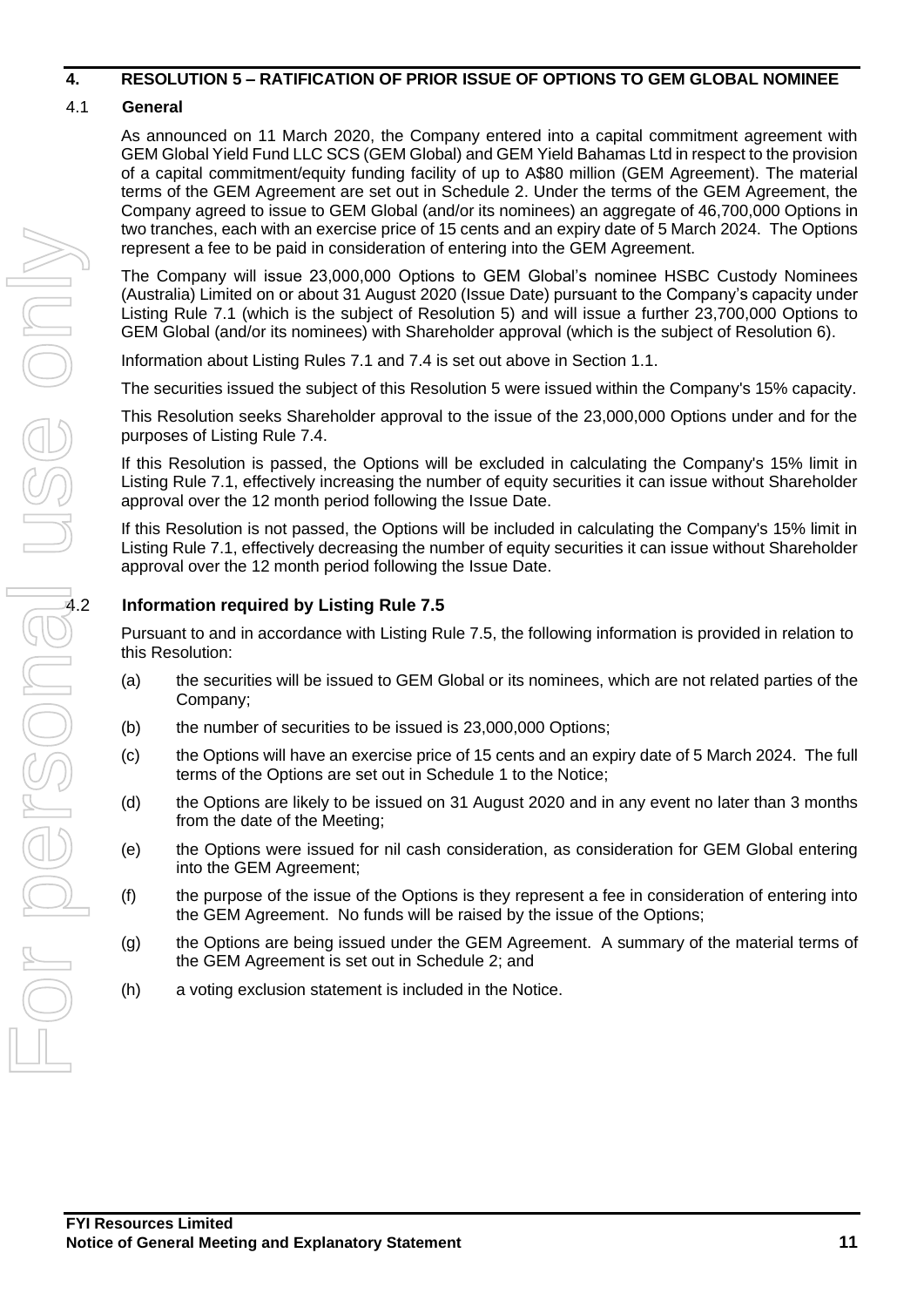#### **5. RESOLUTION 6 – APPROVAL OF ISSUE OF OPTIONS TO GEM GLOBAL**

#### 5.1 **General**

As summarised in Section 4.1, this Resolution seeks Shareholder approval so that the Company may issue the balance of the Options required to be issued under the GEM Agreement to GEM Global or its nominees. The balance of Options to be issued is 23,700,000 Options.

Broadly speaking, and subject to a number of exceptions, Listing Rule 7.1 limits the amount of equity securities that a listed company can issue without the approval of its shareholders over any 12-month period to 15% of the fully paid ordinary shares it had on issue at the start of that period.

The issue of the securities the subject of this Resolution does not fall within any of these exceptions and exceeds the 15% limit in Listing Rule 7.1. It therefore requires the approval of the Company's Shareholders under Listing Rule 7.1.

This Resolution seeks the required Shareholder approval to the issue of the 23,700,000 Options and for the purposes of Listing Rule 7.1

If this Resolution is passed, the Company will be able to proceed with the issue. In addition, the issue will be excluded from the calculation of the number of equity securities that the Company can issue without Shareholder approval under Listing Rule 7.1.

If this Resolution is not passed, the Company will not be able to proceed with the issue. In this circumstance, if the 23,700,000 Options are not issued within 45 days of the Meeting, under the GEM Agreement GEM Global may elect for the Company to pay it liquidated damages equal to the higher of \$426,600 and a Black Scholes value of the Options.

#### 5.2 **Information required by Listing Rule 7.1**

Pursuant to and in accordance with Listing Rule 7.3, the following information is provided in relation to Resolution 6:

- (a) the Options will be issued to GEM Global (and/or its nominees). Gem Global is not a related party of the Company;
- (b) the Company will issue 23,700,000 Options;
- (c) the Options have an exercise price of 15 cents and an expiry date of 5 March 2024. The full terms of the Options are set out in Schedule 1 to the Notice;
- (d) the Options are intended to be issued within 45 days of Shareholder approval in accordance with the GEM Agreement and, in any event, no later than 3 months after the date of the Meeting (or such later date to the extent permitted by any ASX waiver or modification of the Listing Rules);
- (e) the Options will be issued for nil cash consideration, as consideration for GEM Global entering into the GEM Agreement;
- (f) the purpose of the issue of the Options is they represent a fee in consideration of entering into the GEM Agreement. No funds will be raised by the issue of the Options;
- (g) the Options are being issued under the GEM Agreement. A summary of the material terms of the GEM Agreement is set out in Schedule 2; and
- (h) a voting exclusion statement is included in the Notice.

#### **5. ENQUIRIES**

Shareholders may contact Phil MacLeod on (+ 61 8) 6313 3920 if they have any queries in respect of the matters set out in these documents.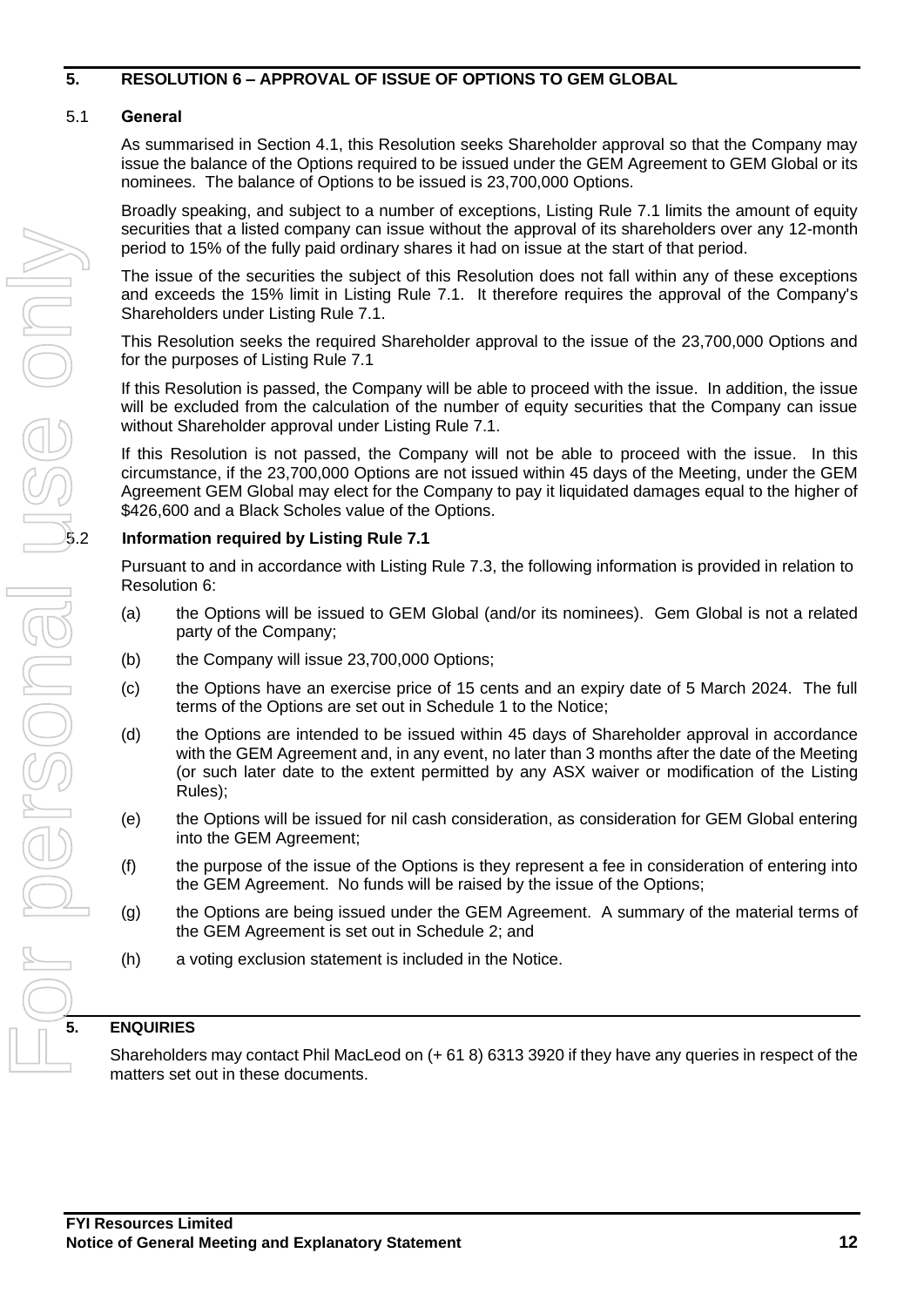"**ASIC**" means the Australian Securities and Investments Commission.

"**ASX**" means the ASX Limited (ABN 98 008 624 691).

"**ASX Listing Rules**" or "**Listing Rules**" means the Listing Rules of the ASX.

"**August 2020 Placement**" means the placement of up to 45,000,000 Shares in total the subject of Resolutions 2, 3 and 4.

"**Board**" means the Board of Directors of the Company.

"**Business Day**" means Monday to Friday inclusive, except New Year's Day, Good Friday, Easter Monday, Christmas Day, Boxing Day, and any other day that ASX declares is not a business day.

"**Chairman**" or "**Chair**" means the chairman of the Company.

"**Company**" or "**FYI Resources**" means FYI Resources Ltd (ACN 061 289 218).

"**Corporations Act**" means the Corporations Act 2001 (Cth).

"**Directors**" mean the directors of the Company from time to time.

"**Equity Securities**" has the same meaning as in the Listing Rules.

"**Explanatory Statement**" means this Explanatory Statement.

"**GEM Agreement**" means the capital commitment agreement between the Company, GEM Global Yield Fund LLC SCS and GEM Yield Bahamas Ltd, the material terms of which are set out in Schedule 2.

"**General Meeting and Meeting**" means the meeting convened by this Notice.

"**Notice**" means the notice of meeting that accompanies this Explanatory Statement.

"**Option**" means an option to acquire a Share.

"**Optionholder**" means a holder of an Option.

"**Proxy Form**" means the proxy form accompanying the Notice.

"**Resolution**" means a resolution referred to in the Notice.

"**Service Providers**" means Independent Metallurgical Operations Pty Ltd, NWR Communications, BlueMount Capital, GC Partners Limited and Concordia Resources.

"**Share**" means a fully paid ordinary share in the capital of the Company.

"**Shareholder**" means a registered holder of shares in the Company.

"**WST**" or "**Western Standard Time**" means Western Standard Time, Perth, Western Australia.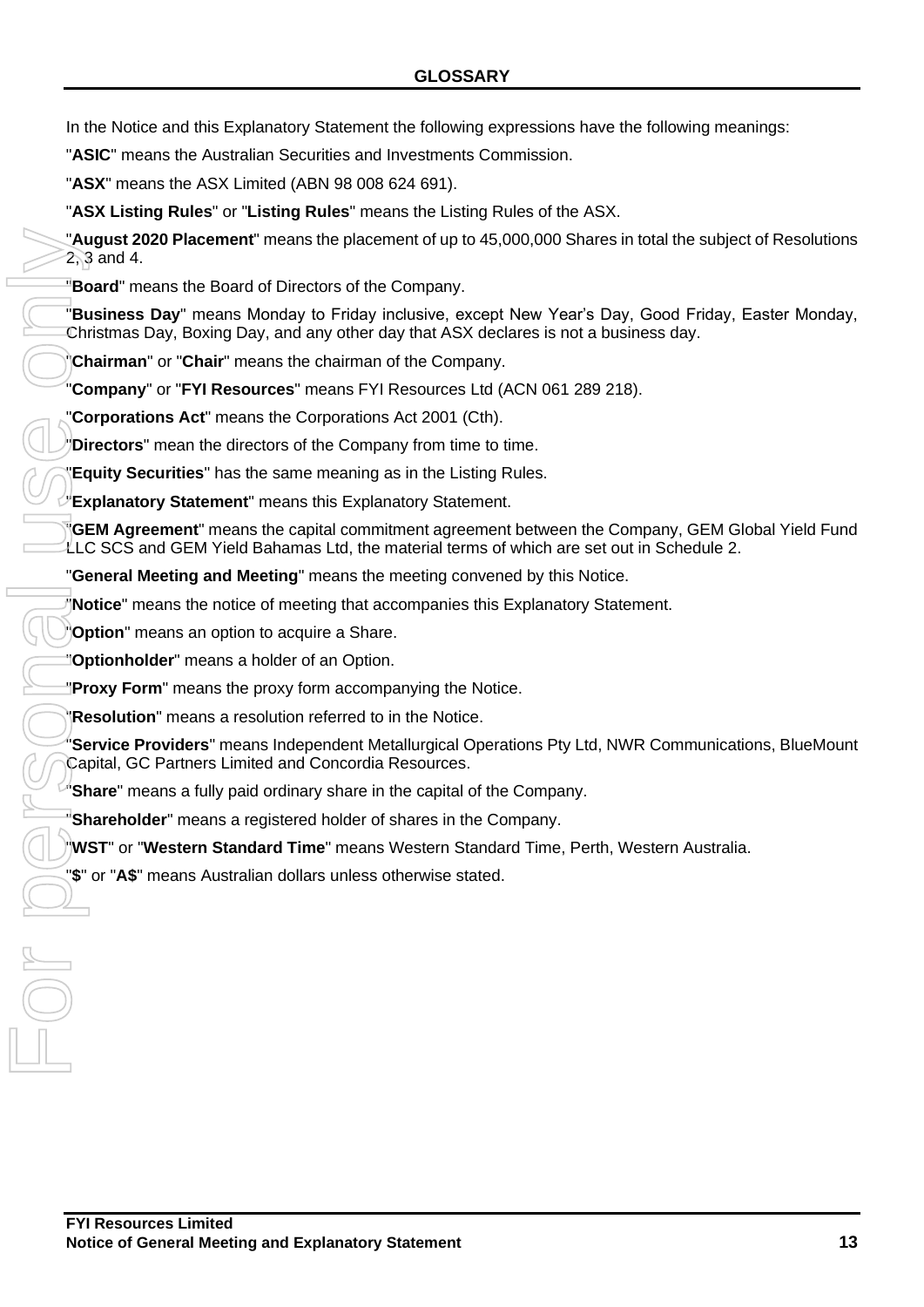#### **Entitlement**

1 Subject to and conditional upon any adjustment in accordance with these conditions, each Option entitles the holder to subscribe for one fully paid ordinary share (**Share**) upon payment of the Exercise Price.

#### **Exercise Price**

2 The Exercise Price of each Option is \$0.15 (**Exercise Price**).

#### **Exercise Period**

3 An Option is exercisable at any time on or before 5.00pm (Brisbane time) on Friday, 5 March 2024 (the **Expiry Date**). Options not exercised by the Expiry Date lapse.

#### **Manner of exercise of Options**

Each Option may be exercised by notice in writing addressed to the Company's registered office. The minimum number of Options that may be exercised at any one time is 350,000 or if the remaining balance of Options is less than 350,000 Options, then that remaining balance may be exercised. Payment of the Exercise Price for each Option must accompany each notice of exercise of option. All cheques must be payable to the Company and be crossed 'not negotiable'.

#### **Ranking of Shares**

5 Shares issued on the exercise of Options will rank equally with all existing shares on and from the date of issue in respect of all rights issues, bonus share issues and dividends which have a record date for determining entitlements on or after the date of issue of those shares.

#### **Timing of issue of Shares**

After an Option is validly exercised, the Company must as soon as possible:

- (a) issue and allot the share as soon as possible; and
- (b) do all such acts matters and things to obtain the grant of quotation for the shares on ASX no later than 5 Business Days from the date of exercise of the Option.

#### **Options transferrable**

7 Options may be transferred in the same manner as shares and may be exercised by any other person or body corporate.

#### **Participation in new issues**

8 An Option holder may participate in new issues of securities to holders of shares only if and to the extent that:

- (a) an Option has been exercised; and
- (b) a share has been issued in respect of the exercise before the record date for determining entitlements to the new issue.

The Company must give notice to the Option holder of any new issue not less than 10 Business Days before the record date for determining entitlements to the issue.

#### **Adjustment for bonus issues of Shares**

If the Company makes a bonus issue of Shares or other securities to existing shareholders (other than an issue in lieu or in satisfaction, of dividends or by way of dividend reinvestment):

- (a) the number of Shares which must be issued on the exercise of an Option will be increased by the number of Shares which the Option holder would have received if the Option holder had exercised the Option before the record date for the bonus issue; and
- (b) no change will be made to the Exercise Price.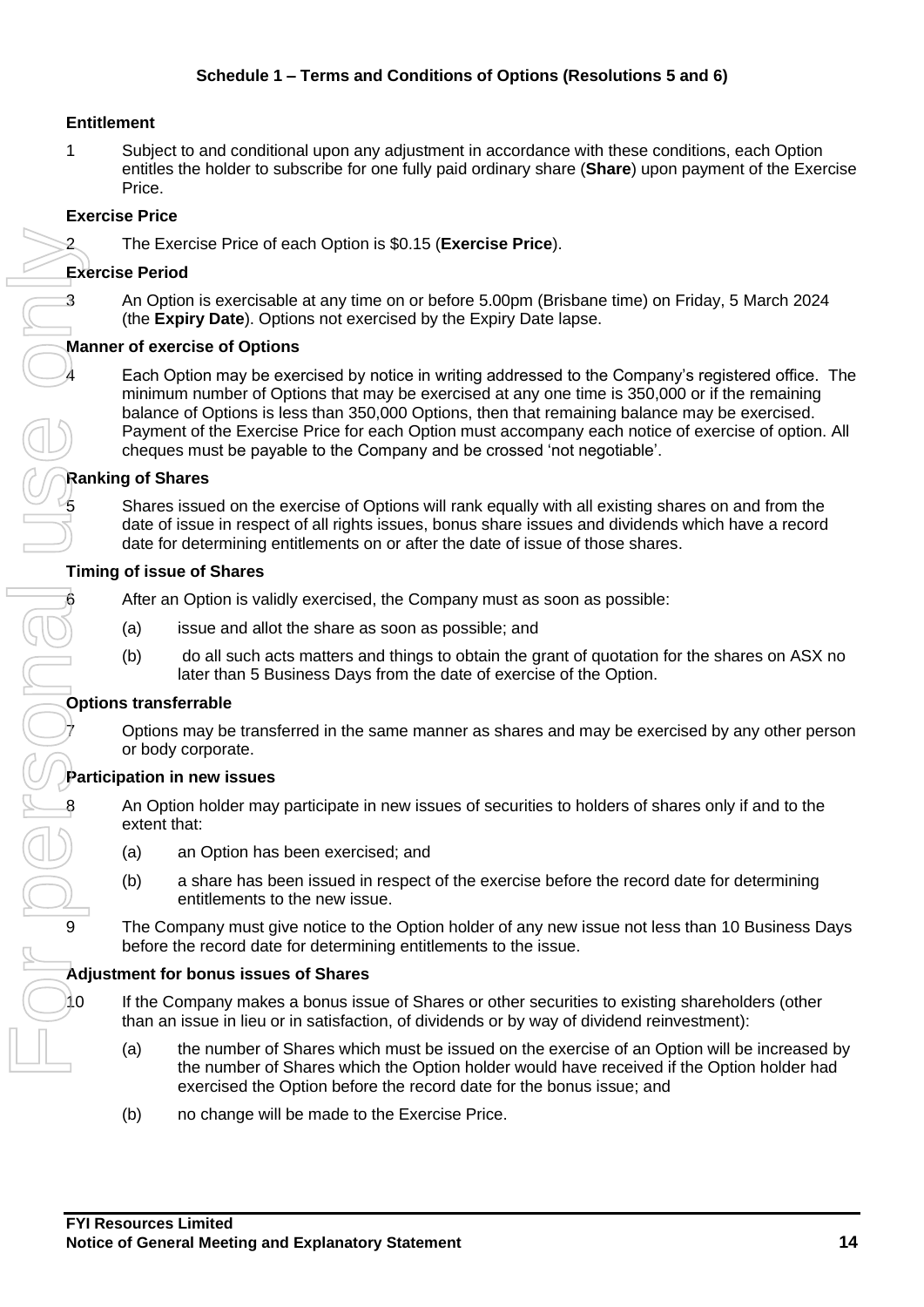#### **Adjustment for rights issue**

11 If the Company makes an issue of shares pro rata to existing shareholders (other than an issue in lieu of in satisfaction of dividends or by way of dividend reinvestment) the Exercise Price of an Option will be reduced according to the following formula:

New exercise price =  $O - E[P-(S+D)]$ 

 $N + 1$ 

- O = the old Exercise Price of the Option.
- $E =$  the number of underlying shares into which one Option is exercisable.
- $P =$  the average market price per share (weighted by reference to volume) of the underlying shares during the 5 trading days ending on the day before the ex rights date or ex entitlements date.
- $S =$  the purchase price of a share under the pro rata issue.
- $D =$  the dividend due but not yet paid on the existing underlying shares (except those to be issued under the pro rata issue).
- $N =$  the number of shares with rights or entitlements that must be held to receive a right to one new share.

#### **Reconstructions**

If there is any reconstruction of the issued share capital of the Company, the number of shares to which the Option holder is entitled, and/or the Exercise Price, must be reconstructed in a manner which complies with the Listing Rules (which will not result in any benefits being conferred on the Option holder which are not conferred on shareholders and subject to the provisions with respect to rounding of entitlements as sanctioned by the meeting of shareholders approving the reconstruction of capital), but in all other respects, the terms for the exercise of an Option will remain unchanged.

#### **Interpretation**

Agreement under which the Option was issued.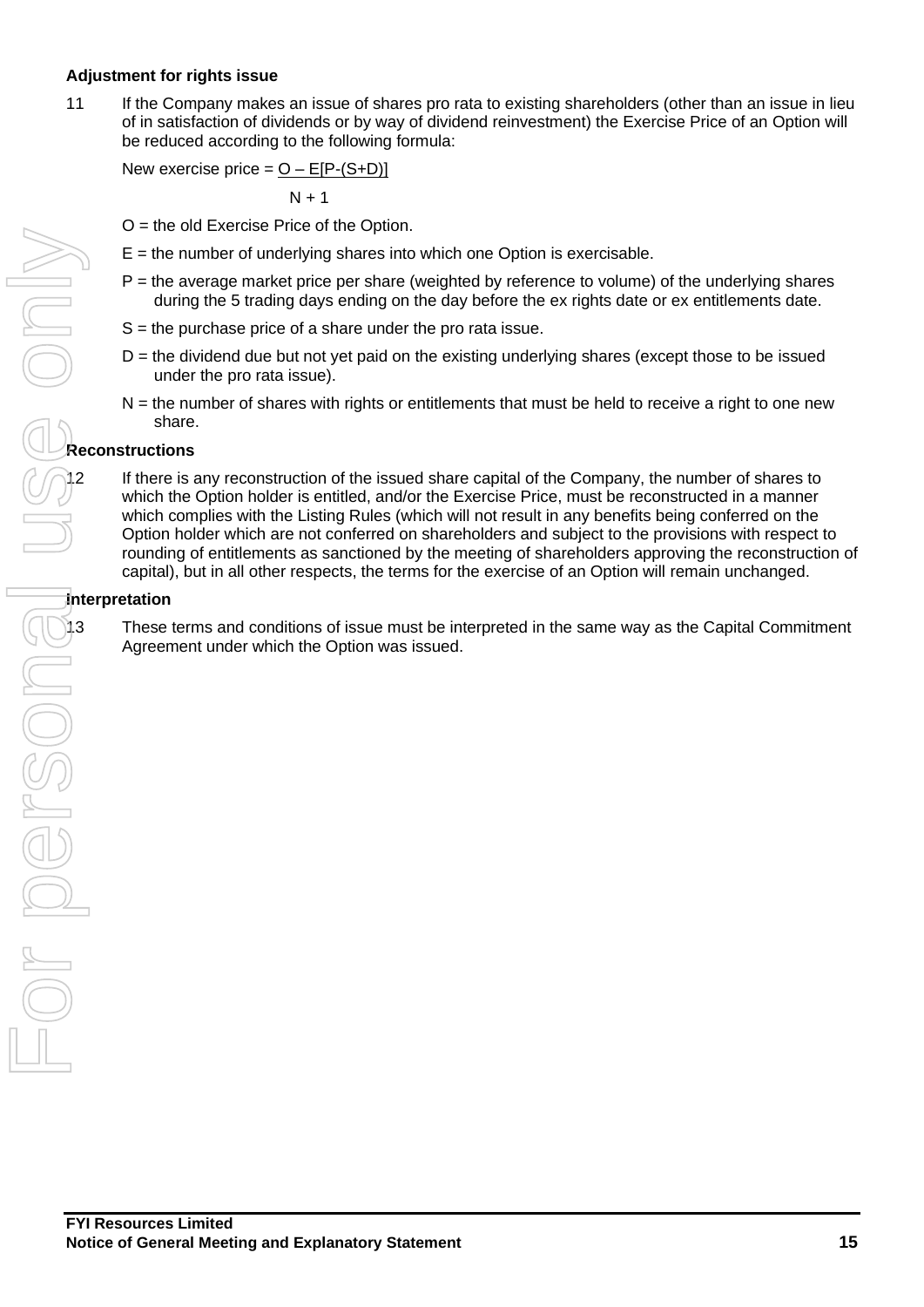#### **Schedule 2 – Summary of material terms of GEM Agreement (Resolutions 5 and 6)**

By the GEM Agreement of 6 March 2020, GEM Global Yield LLC SCS (GEM Global) provides a capital commitment facility to the Company under which the Company may during a 3 year Commitment Period (ending 5 March 2023) require GEM Global to subscribe for a number of Shares not exceeding A\$80,000,000. The material terms of the facility are set out below.

| (Capital Calls)                         | breach of the Listing Rules (including placement capacity limitations).                                                                                  | The Company may at any time during the 3 year Commitment Period, make a capital<br>call for any of the available commitment by a capital call notice provided that such a<br>notice must not be given 15 trading days after an existing capital call notice or if a<br>capital call would be unlawful (including 20% takeover threshold limitations) or in |
|-----------------------------------------|----------------------------------------------------------------------------------------------------------------------------------------------------------|------------------------------------------------------------------------------------------------------------------------------------------------------------------------------------------------------------------------------------------------------------------------------------------------------------------------------------------------------------|
|                                         | facility.                                                                                                                                                | There are various conditions that must be satisfied in respect of each capital call<br>including relating to the Company's good standing and relating to ability to use the                                                                                                                                                                                |
| (Capital Call Limits)                   | number under the formula:                                                                                                                                | The Company cannot require GEM Global to subscribe for Shares more than the                                                                                                                                                                                                                                                                                |
|                                         | capital call date.                                                                                                                                       | Capital Call Limit $= 1000\% \times 15$ day average trading volume of Shares prior to the                                                                                                                                                                                                                                                                  |
| (Pricing of<br>Subscription)            | subscription price equal to the higher of:                                                                                                               | Where GEM is required to subscribe for Shares, it must do so at a purchase or                                                                                                                                                                                                                                                                              |
|                                         | (a)<br>a capital call notice; and                                                                                                                        | 90% of the average VWAP during the 15 trading days after GEM Global receives                                                                                                                                                                                                                                                                               |
|                                         | (b)                                                                                                                                                      | a minimum fixed price nominated by the Company in a capital call notice.                                                                                                                                                                                                                                                                                   |
| (Adjustments)                           | material adverse effect.                                                                                                                                 | Adjustments may be made to the purchase or subscription price including where a<br>suspension of trading occurs or an event occurs which has or is likely to have a                                                                                                                                                                                        |
| (Participation Rights<br>for 12 months) | the equity raising.                                                                                                                                      | Where the Company undertakes any equity capital raising within 12 months after the<br>agreement (until 5 March 2021), GEM Global may elect to participate in up to 15% of                                                                                                                                                                                  |
| (Representations<br>and Warranties)     | Company to GEM Global.                                                                                                                                   | The Agreement contains certain standard representations and warranties by the                                                                                                                                                                                                                                                                              |
| (Placement<br>Agreement)                | A\$1,600,000 as follows:                                                                                                                                 | The Company must pay GEM Yield Bahamas Ltd a placement agreement fee of                                                                                                                                                                                                                                                                                    |
|                                         | <b>Payment Date</b>                                                                                                                                      | <b>Amount payable</b>                                                                                                                                                                                                                                                                                                                                      |
|                                         | (a) Closing date of capital call                                                                                                                         | 15% of the gross proceeds that the Company<br>receives or is entitled to receive from any<br>capital call notice.                                                                                                                                                                                                                                          |
|                                         | (b) The earliest of 12 months after<br>the date of the agreement, the<br>date a material change in<br>ownership occurs and an<br>insolvency style event. | All of the unpaid amount of the placement<br>agreement fee.                                                                                                                                                                                                                                                                                                |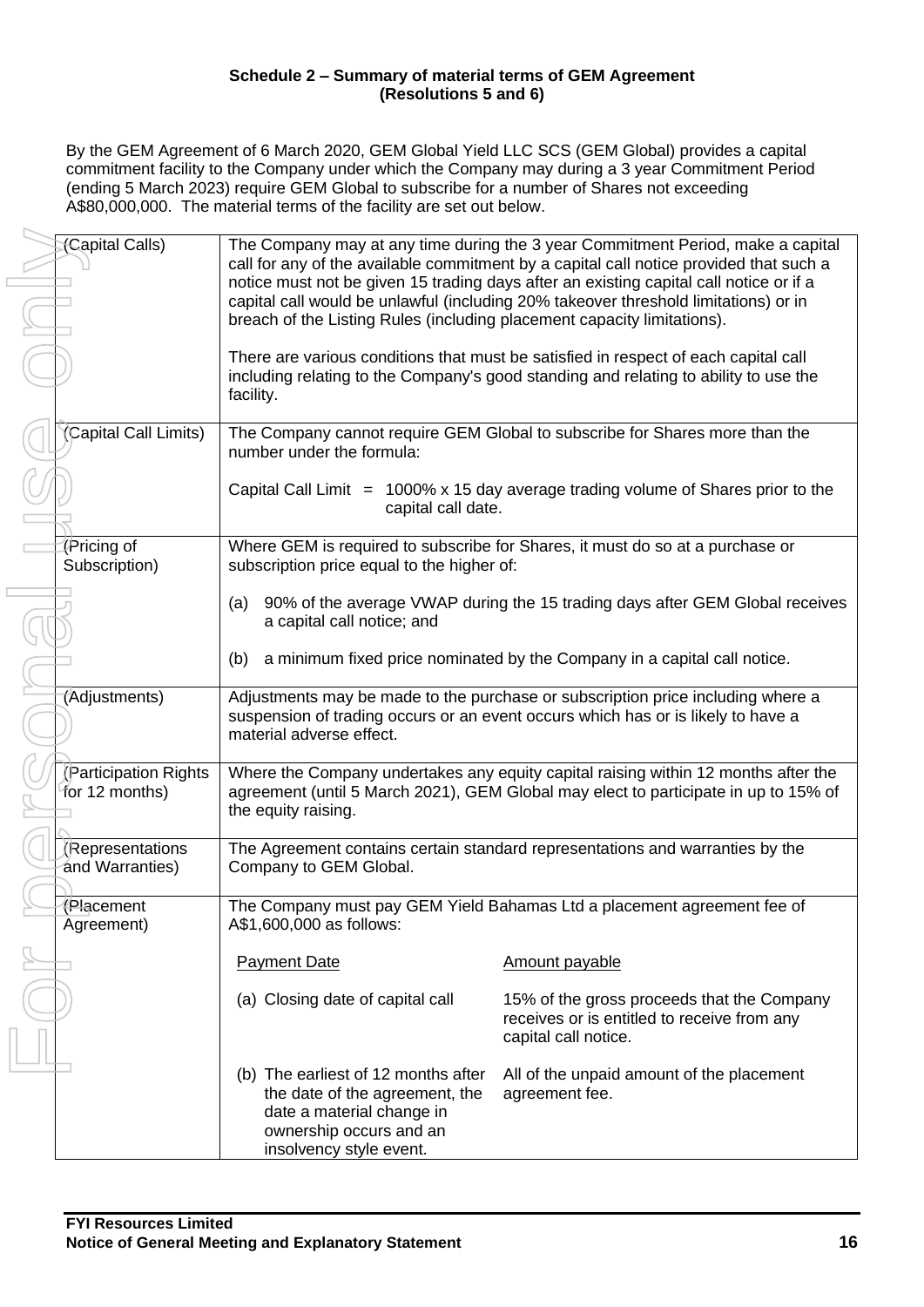|                            | The Company may elect to satisfy all or part of its payment of the placement<br>agreement fee by issuing Shares at 95% of the average VWAP during the 15 trading<br>days preceding the date for payment. |
|----------------------------|----------------------------------------------------------------------------------------------------------------------------------------------------------------------------------------------------------|
| (Consideration<br>Options) | In consideration of GEM entering into the agreement, the Company must issue to<br>GEM or its nominee:                                                                                                    |
|                            | 23,000,000 Options on the date of the agreement; and<br>(a)                                                                                                                                              |
|                            | 23,700,000 Options within 45 days after the first Shareholder meeting of the<br>(b)<br>Company after the date of the agreement.                                                                          |
|                            | The Options will have an exercise price of 15 cents and an expiry date of 5 March<br>2024.                                                                                                               |
|                            | If the Company does not comply with its obligation to issue the 23,700,000 Options,<br>GEM Global may elect to require the Company to pay by way of liquidated damages a<br>sum equal to the higher of:  |
|                            | (a) $A$426,600$ ; and                                                                                                                                                                                    |
|                            | a Black Scholes value of these Options as determined by GEM.<br>(b)                                                                                                                                      |
| (Termination)              | GEM may terminate the agreement if an event of default (being certain standard style<br>events of default) occurs and, in such a circumstance, any unpaid placement<br>agreement fee is payable.         |
|                            |                                                                                                                                                                                                          |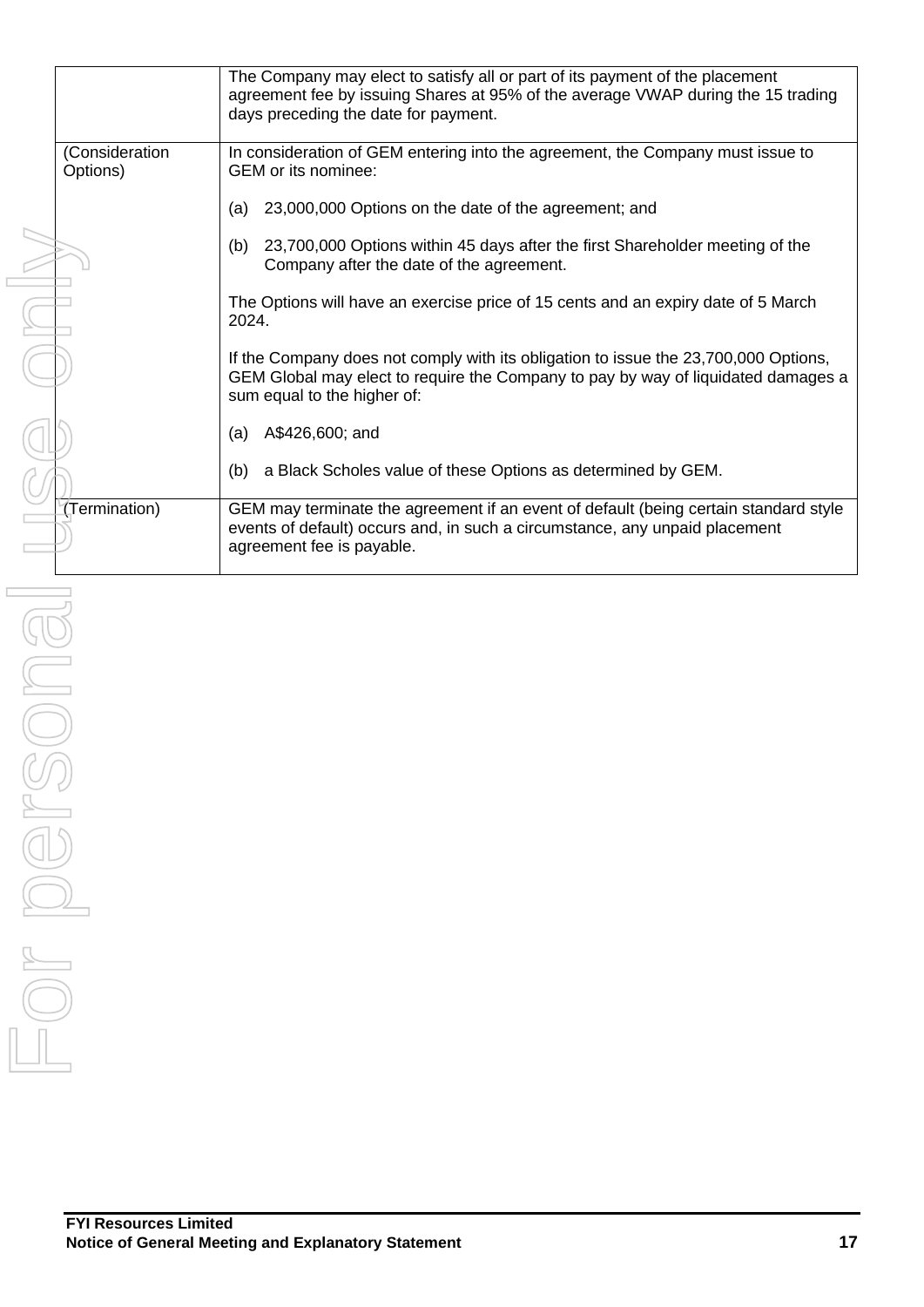

# **GM Registration Card**

If you are attending the meeting in person, please bring this with you for Securityholder registration.

**Holder Number:** 

# **FRICHT**<br> **FIGURE BY Proxy: FYI**<br> **FIGURE 2013 PROXY: FYI**

Your proxy voting instruction must be received by 9.00am (WST) on Tuesday, 29 September 2020, being not later than 48 hours Defore the commencement of the Meeting. Any Proxy Voting instructions received after that time will not be valid for the scheduled Meeting.

### **SUBMIT YOUR PROXY VOTE ONLINE**

## Vote online at https://investor.automic.com.au/#/loginsah

#### Login & Click on 'Meetings'. Use the Holder Number as shown at the top of this Proxy Voting form.

- ✔ Save Money: help minimise unnecessary print and mail costs for the Company.
- k's Quick and Secure: provides you with greater privacy, eliminates any postal delays and the risk of potentially getting lost in transit.
- √ Receive Vote Confirmation: instant confirmation that your vote has been processed. It also allows you to amend your vote if required.

## **SUBMIT YOUR PROXY VOTE BY PAPER**

#### Complete the form overlegf in accordance with the instructions set out below. YOUR NAME AND ADDRESS

The name and address shown above is as it appears on the Company's share reaister. If this information is incorrect, and you have an Issuer Sponsored holding, you can update your address through the investor portal: https://investor.automic.com.au/#/home Shareholders sponsored by a broker should advise their broker of any changes.

#### VOTING UNDER STEP 1 - APPOINTING A PROXY

If you wish to appoint someone other than the Chairman of the Meeting as your proxy, please write the name of that Individual or body corporate. A proxy need not be a Shareholder of the Company. Otherwise if you leave this box blank, the Chairman of the Meeting will be appointed as your proxy by default.

#### DEFAULT TO THE CHAIRMAN OF THE MEETING

For Personal University of the New Your property of the New York The Name (spensore ported) and the New York The Name Property Complete Cherwise and the Median Any directly of North Any directly of North Any directly of No Any directed proxies that are not voted on a poll at the Meeting will default to the Chairman of the Meeting, who is required to vote these proxies as directed. Any undirected proxies that default to the Chairman of the Meeting will be voted according to the instructions set out in this Proxy) Voting Form, including where the Resolutions are connected directly or indirectly with the remuneration of KMP

#### **NOTES ON ITEMS OF BUSINESS - PROXY APPOINTMENT**

You may direct your proxy how to vote by marking one of the boxes opposite each item of business. All your shares will be voted in accordance with such a direction unless you indicate only a portion of voting rights are to be voted on any item by inserting the percentage or number of shares you wish to vote in the appropriate box or boxes. If you do not mark any of the boxes on the items of business, your proxy may vote as he or she chooses. If you mark more than one box on an item your vote on that item will be invalid.

#### **APPOINTMENT OF SECOND PROXY**

You may appoint up to two proxies. If you appoint two proxies, you should complete two separate Proxy Voting Forms and specify the percentage or number each proxy may exercise. If you do not specify a percentage or number, each proxy may exercise half the votes. You must return both Proxy Voting Forms together. If you require an additional Proxy Voting Form, contact Automic Registry Services.

#### **SIGNING INSTRUCTIONS**

You must sign this form as follows in the spaces provided

Individual: Where the holding is in one name, the Shareholder must sign.

Joint holding: Where the holding is in more than one name, all of the Shareholders should sign.

Power of attorney: If you have not already lodged the power of attorney with the registry, please attach a certified photocopy of the power of attorney to this Proxy Voting Form when you return it.

Companies: To be signed in accordance with your Constitution. Please sign in the appropriate box which indicates the office held by you.

**Email Address:** Please provide your email address in the space provided.

By providing your email address, you elect to receive all communications despatched by the Company electronically (where legally permissible) such as a Notice of Meeting, Proxy Voting Form and Annual Report via email.

#### **CORPORATE REPRESENTATIVES**

If a representative of the corporation is to attend the Meeting the appropriate 'Appointment of Corporate Representative' should be produced prior to admission. A form may be obtained from the Company's share registry online at https://automic.com.au.

#### **ATTENDING THE MEETING**

Completion of a Proxy Voting Form will not prevent individual Shareholders from attending the Meeting in person if they wish. Where a Shareholder completes and lodges a valid Proxy Voting Form and attends the Meeting in person, then the proxy's authority to speak and vote for that Shareholder is suspended while the Shareholder is present at the Meeting.

#### POWER OF ATTORNEY

If a representative as power of attorney of a Shareholder of the Company is to attend the Meeting, a certified copy of the Power of Attorney, or the original Power of Attorney, must be received by the Company in the same manner, and by the same time as outlined for proxy forms.